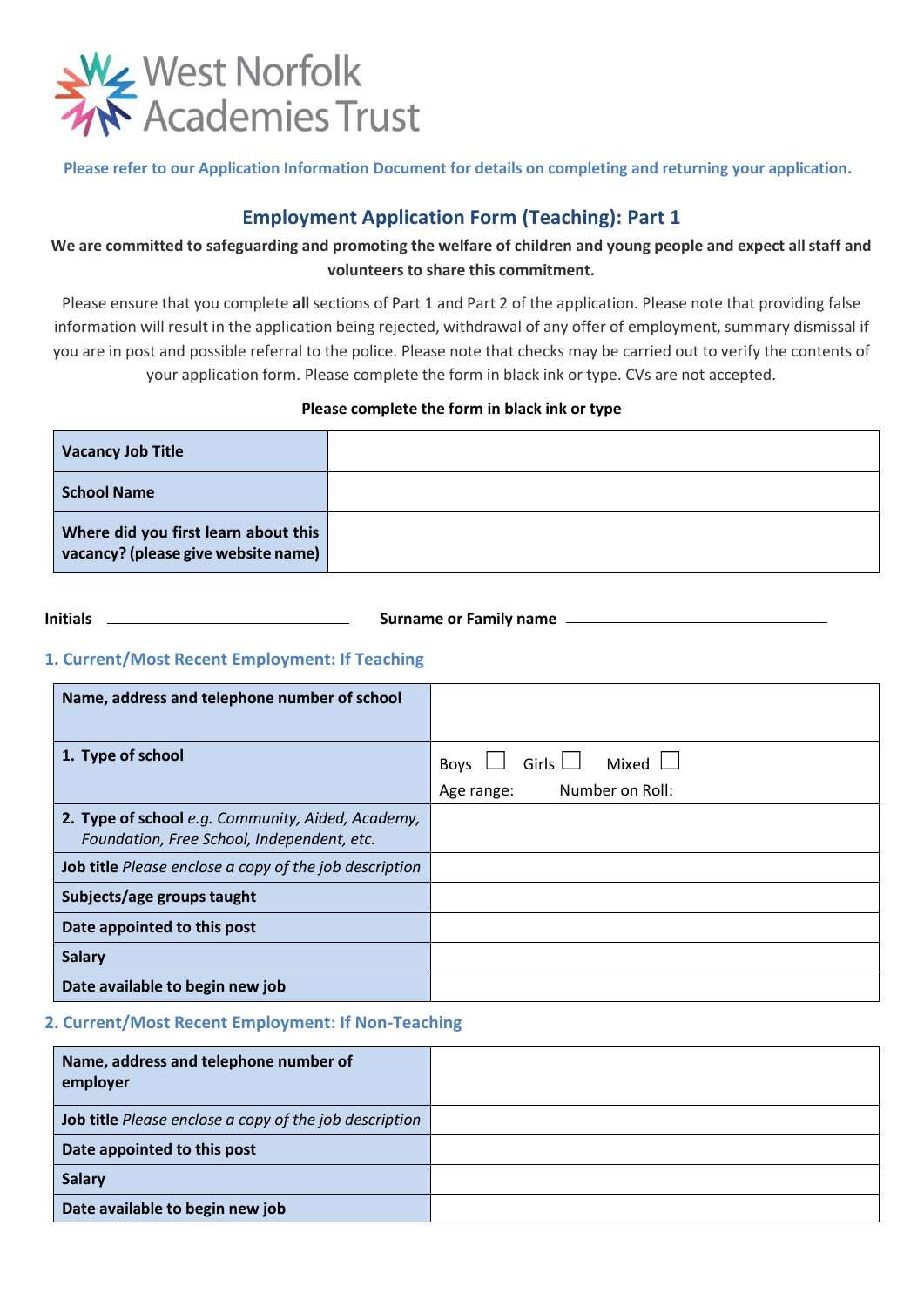## **3. Full Chronological History**

Please provide a full history in date order, most recent first, since leaving secondary education, including periods of any post-secondary education/training, and part-time and voluntary work as well as full time employment, with start and end dates, explanations for periods not in employment or education/training, and reasons for leaving employment.

| Job title<br>or positon | Name and address of school,<br><b>Number on</b><br>other employer, or<br>roll and |                                     | Full<br><b>Time</b>       | <b>Dates</b><br>(DD/MM/YYYY) | Reason<br>for |         |
|-------------------------|-----------------------------------------------------------------------------------|-------------------------------------|---------------------------|------------------------------|---------------|---------|
|                         | description of activity                                                           | type of<br>school, if<br>applicable | or<br>Part<br><b>Time</b> | From                         | To            | leaving |
|                         |                                                                                   |                                     |                           |                              |               |         |
|                         |                                                                                   |                                     |                           |                              |               |         |
|                         |                                                                                   |                                     |                           |                              |               |         |
|                         |                                                                                   |                                     |                           |                              |               |         |
|                         |                                                                                   |                                     |                           |                              |               |         |
|                         |                                                                                   |                                     |                           |                              |               |         |
|                         |                                                                                   |                                     |                           |                              |               |         |
|                         |                                                                                   |                                     |                           |                              |               |         |

Please enclose a continuation sheet if necessary.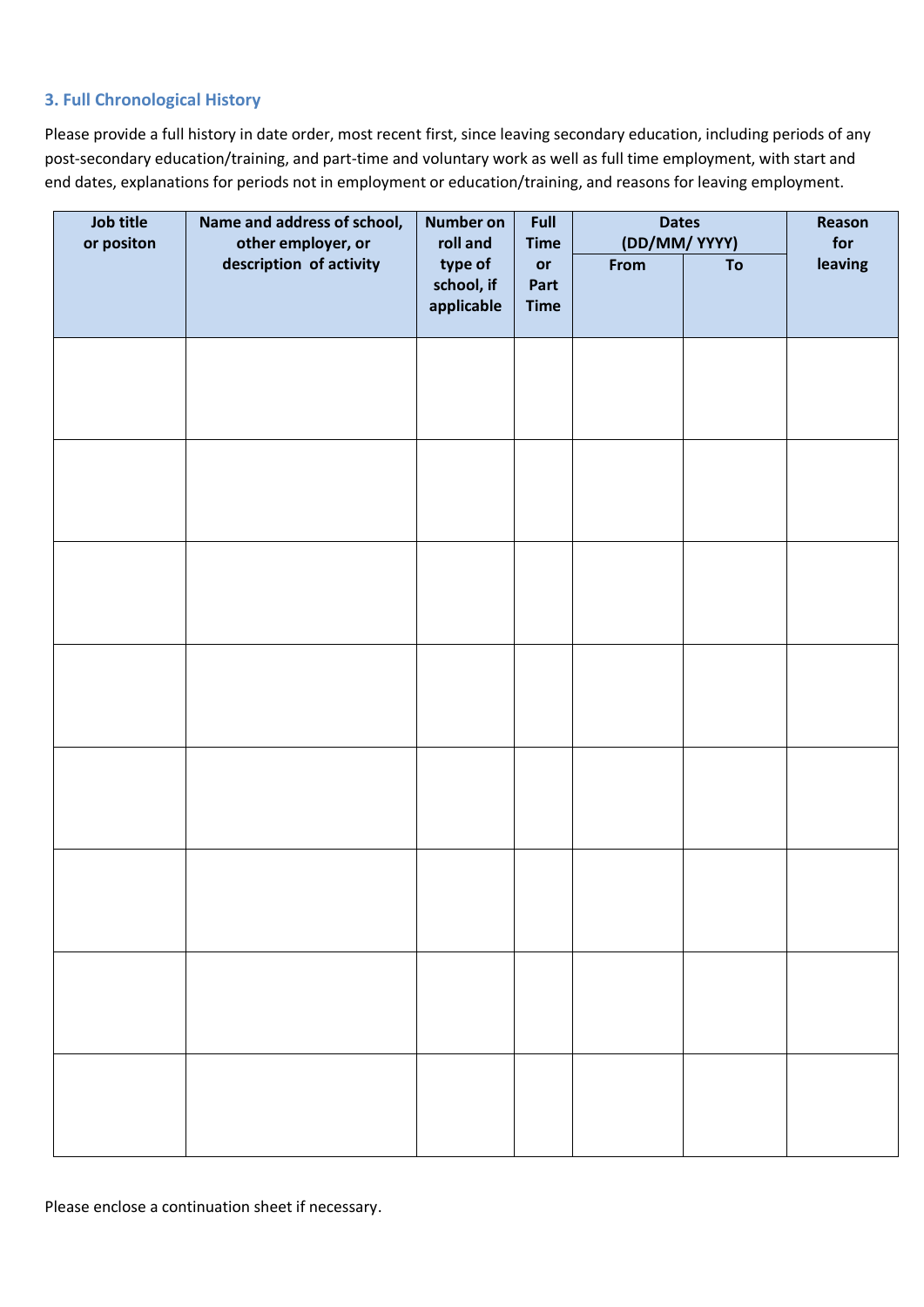# **4. Secondary Education and Qualifications**

| Name of school/college | From | To | <b>Qualifications gained</b><br>(subject and grade) |
|------------------------|------|----|-----------------------------------------------------|
|                        |      |    |                                                     |
|                        |      |    |                                                     |
|                        |      |    |                                                     |
|                        |      |    |                                                     |
|                        |      |    |                                                     |
|                        |      |    |                                                     |
|                        |      |    |                                                     |
|                        |      |    |                                                     |
|                        |      |    |                                                     |

# **5. Higher Education**

| Name and address of<br>university, college and/or | <b>Dates</b> |    | <b>Full or</b><br>part-time | Courses/subjects<br>taken and passed | Date of<br>examination            | Age<br>groups           |  |
|---------------------------------------------------|--------------|----|-----------------------------|--------------------------------------|-----------------------------------|-------------------------|--|
| university education<br>department                | From         | To |                             |                                      | and<br>qualifications<br>obtained | for<br>which<br>trained |  |
|                                                   |              |    |                             |                                      |                                   |                         |  |
|                                                   |              |    |                             |                                      |                                   |                         |  |
|                                                   |              |    |                             |                                      |                                   |                         |  |
|                                                   |              |    |                             |                                      |                                   |                         |  |
|                                                   |              |    |                             |                                      |                                   |                         |  |
|                                                   |              |    |                             |                                      |                                   |                         |  |
|                                                   |              |    |                             |                                      |                                   |                         |  |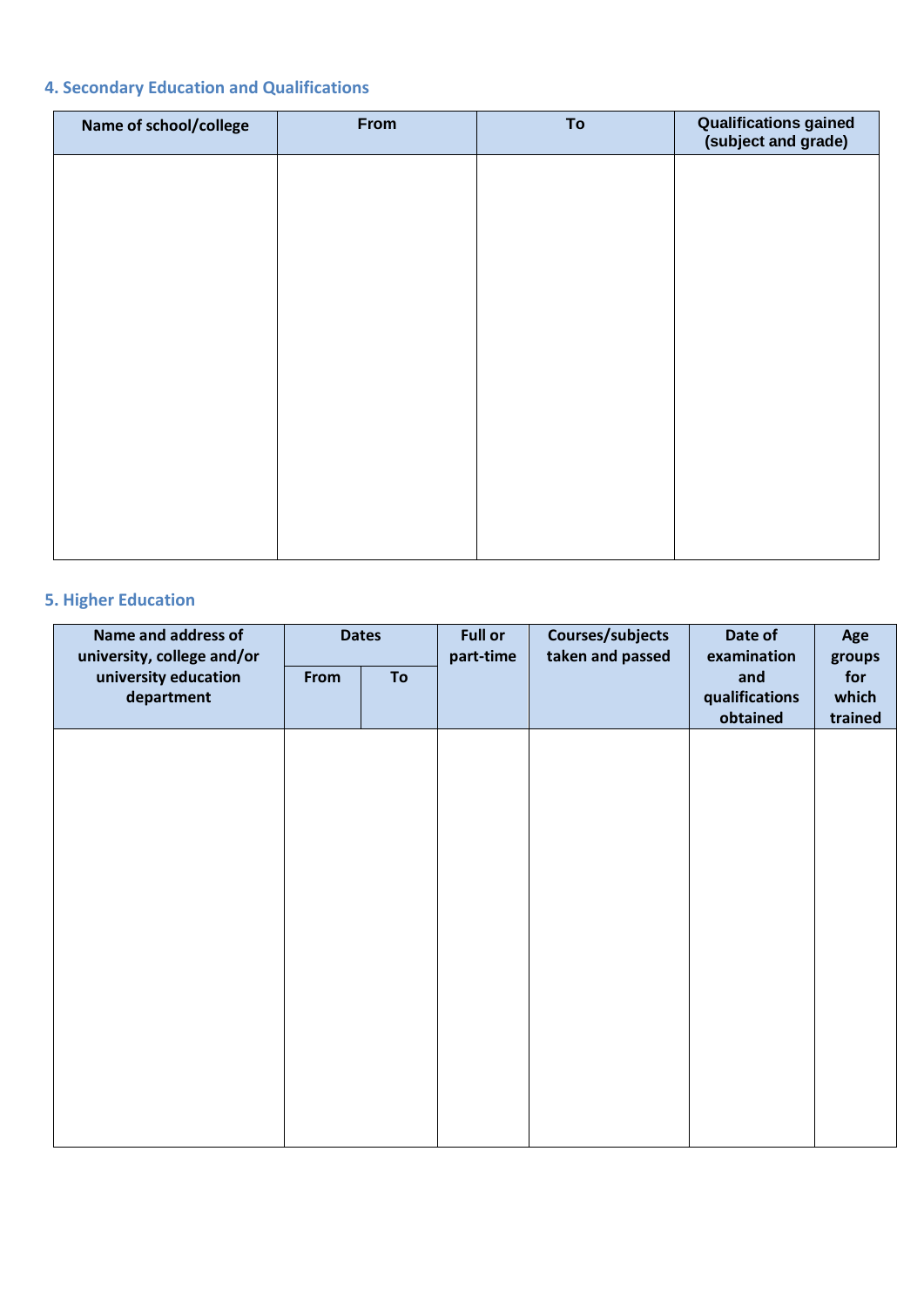# **6. Professional Courses Attended as a Teacher**

| Subject | <b>Organising body</b> | Date(s) | <b>Duration</b> |
|---------|------------------------|---------|-----------------|
|         |                        |         |                 |
|         |                        |         |                 |
|         |                        |         |                 |
|         |                        |         |                 |
|         |                        |         |                 |
|         |                        |         |                 |
|         |                        |         |                 |
|         |                        |         |                 |
|         |                        |         |                 |
|         |                        |         |                 |
|         |                        |         |                 |
|         |                        |         |                 |
|         |                        |         |                 |

# **7. Other Relevant Experience, Interests and Skills**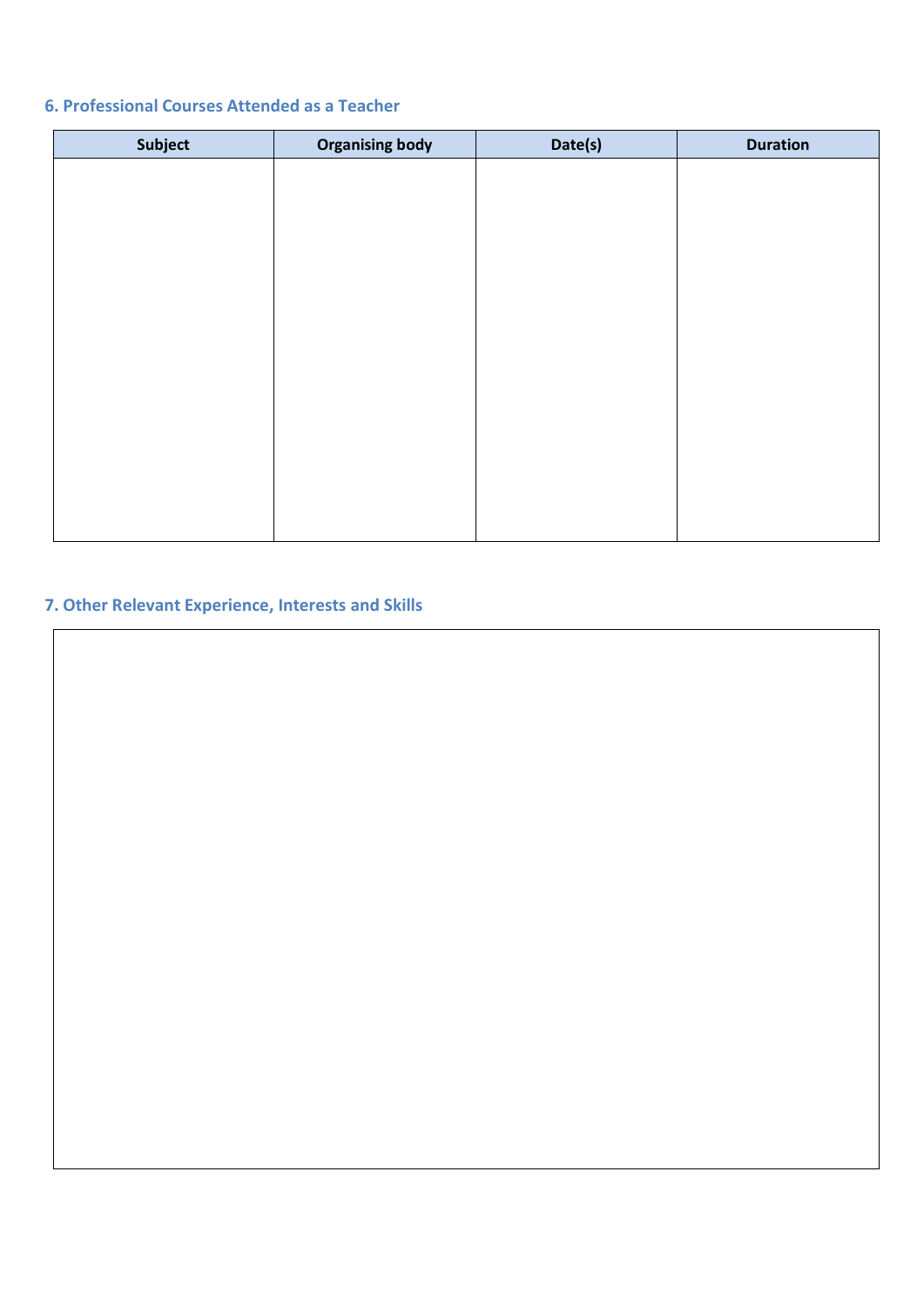### **8. Referees**

Please provide details of two people to whom reference may be made. The first referee should normally be your present or most recent Headteacher or equivalent person. If you are not currently working with children please provide a referee from your most recent employment involving children. Referees will be asked about all disciplinary offences, which may include those where the penalty is "time expired" if related to children. Referees will also be asked whether you have been the subject of any child protection concerns, and if so, the outcome of any enquiry. References will not be accepted from relatives or from people writing solely in the capacity of friends.

**It is normal practice to take up references on shortlisted candidates prior to interview.** This is in line with the most recent version of Keeping Children Safe in Education statutory guidance.

### **First Referee**

| <b>Title and name</b>                                          |  |     |    |  |
|----------------------------------------------------------------|--|-----|----|--|
| <b>Address and post code</b>                                   |  |     |    |  |
|                                                                |  |     |    |  |
|                                                                |  |     |    |  |
| <b>Telephone number</b>                                        |  |     |    |  |
| <b>Email address</b>                                           |  |     |    |  |
| Job title                                                      |  |     |    |  |
| <b>Relationship to applicant</b>                               |  |     |    |  |
| I consent for this referee to be contacted prior to interview: |  | YES | NO |  |

#### **Second Referee**

| <b>Title and name</b>                                          |  |     |    |  |
|----------------------------------------------------------------|--|-----|----|--|
| <b>Address and post code</b>                                   |  |     |    |  |
|                                                                |  |     |    |  |
| <b>Telephone number</b>                                        |  |     |    |  |
| <b>Email address</b>                                           |  |     |    |  |
| Job title                                                      |  |     |    |  |
| <b>Relationship to applicant</b>                               |  |     |    |  |
| I consent for this referee to be contacted prior to interview: |  | YES | NO |  |

### **9. Reference Declaration**

In compliance with the General Data Protection Regulation (GDPR), we would like to ensure that you are aware of the data we will collect and process when requesting your references. Reference requests sent to your referee will ask the referee to confirm as a minimum:

- The referee's relationship with the candidate
- Details of the applicant's current post and salary
- Performance history
- All formal time-limited capability warnings which have not passed the expiration date.
- All formal time-limited disciplinary warnings where not relating to safeguarding concerns which have not passed the expiration date.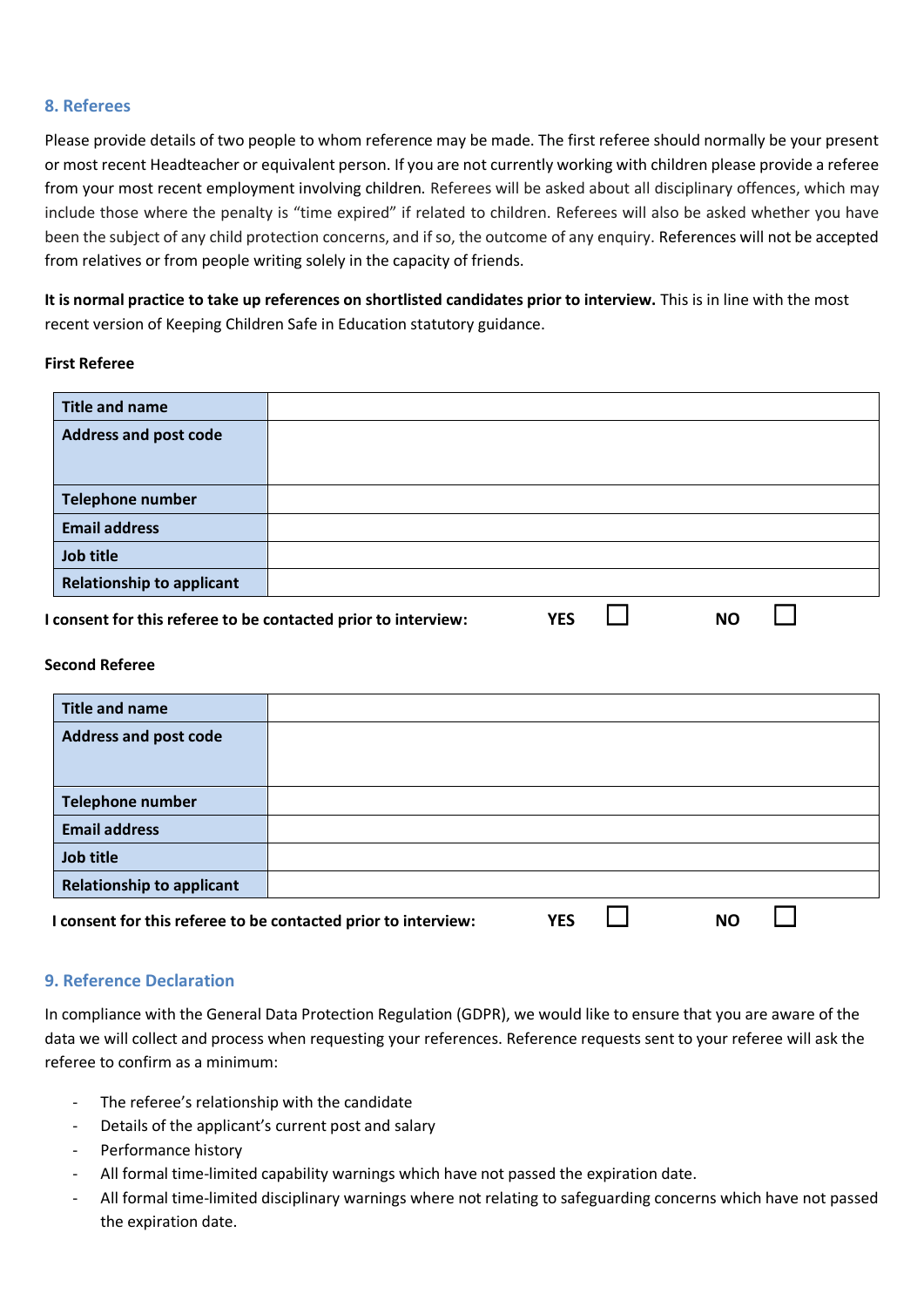- All disciplinary action where the penalty is "time expired" and relate to safeguarding concerns.
- Details of any child protection concerns, and if so, the outcome of any enquiry.
- Whether the referee has any reservations as to the candidate's suitability to work with children. If so, the Trust will ask for specific details of the concerns and the reasons why the referee believes the candidate may be unsuitable to work with children.

By signing the below I consent to my named referees being contacted in accordance with the above.

| Sign  |  |
|-------|--|
| Print |  |
| Date  |  |

You have the right to withdraw your consent at any time and can do so by informing our organisation's Data Protection Officer that you wish to withdraw your consent.

Please note that providing false information will result in the application being rejected, withdrawal of any offer of employment, summary dismissal if you are in post, and possible referral to the police. Please note that checks may be carried out to verify the contents of your application form. This is detailed further, and your declaration is required, in Part 2.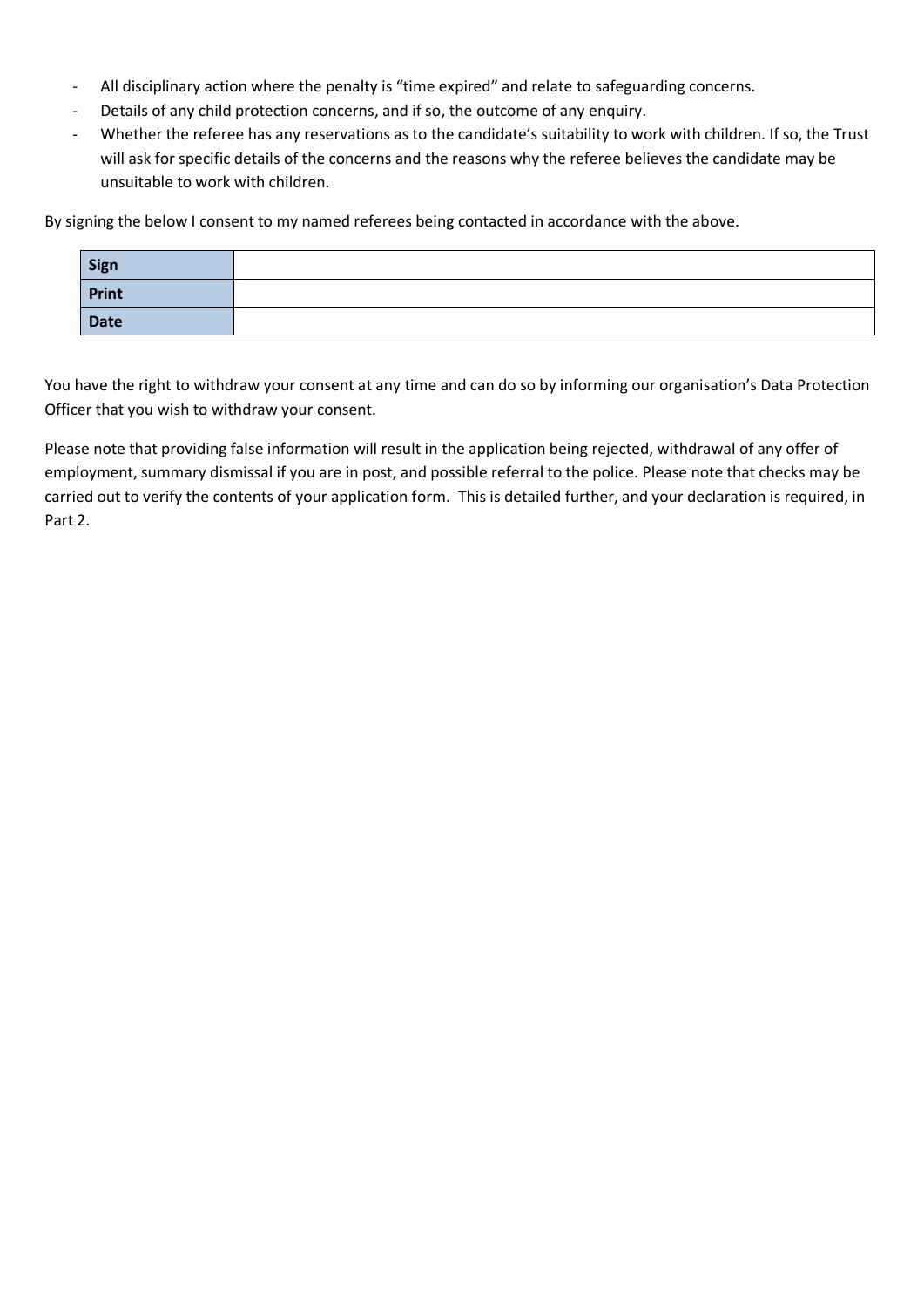# **Employment Application Form: Part 2**

## **Part 2**

Relevant responses may be verified prior to shortlisting and/or used for administration purposes but will not then be used for selection purposes.

#### $1.$ **Personal Information**

|    | 1. Surname or family name                                                                           |     |  |     |     |                                                     |  |
|----|-----------------------------------------------------------------------------------------------------|-----|--|-----|-----|-----------------------------------------------------|--|
| 2. | <b>Forenames</b>                                                                                    |     |  |     |     |                                                     |  |
| 3. | <b>Title</b>                                                                                        |     |  |     |     |                                                     |  |
| 4. | <b>Current address</b>                                                                              |     |  |     |     |                                                     |  |
|    |                                                                                                     |     |  |     |     |                                                     |  |
| 5. | <b>Postcode</b>                                                                                     |     |  |     |     |                                                     |  |
| 6. | Home telephone number                                                                               |     |  |     |     |                                                     |  |
| 7. | Mobile telephone number                                                                             |     |  |     |     |                                                     |  |
| 8. | <b>Email address</b>                                                                                |     |  |     |     |                                                     |  |
| 9. | Do you have a current full clean driving licence?<br>Only applicable for posts that require driving | Yes |  | No  | N/A |                                                     |  |
|    | 10. Do you require sponsorship (previously a work<br>permit)?                                       | Yes |  | No. |     |                                                     |  |
|    |                                                                                                     |     |  |     |     | If YES please provide details under separate cover. |  |

## **2. Compulsory Declaration of any Convictions, Cautions or Reprimands, Warnings or Bind-overs**

It is the Trust's policy to require all applicants for employment to disclose convictions or cautions (excluding youth cautions, reprimands or warnings) that are not 'protected' as defined by the [Ministry of Justice.](https://www.gov.uk/government/publications/new-guidance-on-the-rehabilitation-of-offenders-act-1974.)

In addition, the job you are applying for is exempt from the provisions of the Rehabilitation of Offenders Act 1974 (Exceptions) Order 1975 (2013 and 2020) which requires you to disclose all spent convictions and cautions except those which are 'protected' under Police Act 1997 – Part V and the amendments to the Exceptions Order 1975 (2013 and 2020) and are not subject to disclosure to employers on DBS certificates and cannot be taken into account.

If you are invited to interview, you will be required to complete a "Disclosure of Criminal Record" form and bring the completed form to interview.

In accordance with the provisions of the Childcare Act 2006 and the Childcare (Disqualification) Regulations 2009 and Childcare (Early Years Provisions Free of Charge) (Extended Entitlement) (Amendment) Regulations 2018, there is a requirement on some staff in educational settings to disclose relevant information. This requirement will apply to your application if the post you are applying for is in an Early Years setting with children (from birth until 1 September following a child's fifth birthday) or Later Years childcare (children above reception age but who have not attained the age of 8) in nursery, primary or secondary school settings, or if you are directly concerned with the management of such childcare.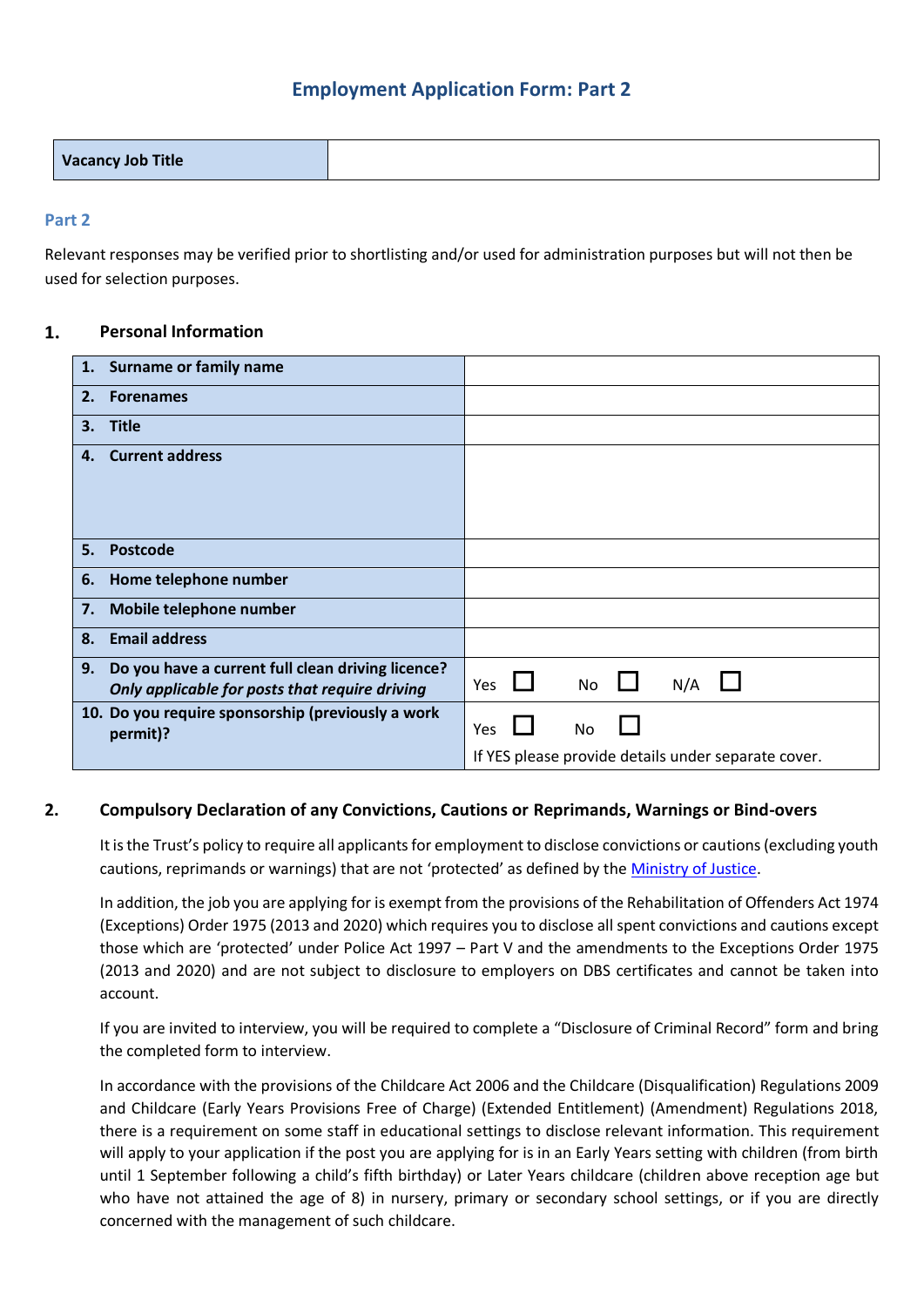The information you give will be treated as strictly confidential. Disclosure of a conviction, caution, bind-over order, warning or reprimand will not automatically disqualify you from consideration. Any offence will only be taken into consideration if it is one which would make you unsuitable for the type of work you are applying for. However, offences relating to children may make you unsuitable since this is a 'regulated position' under the Criminal Justice and Courts Services Act 2000.

#### 3. **Data Protection – Data Protection Act 2018 and General Data Protection Regulation 2018 (GDPR)**

In compliance with the Data Protection Act 2018 and GDPR, we would like to inform you of the purpose for which we are processing the data we have asked you to provide on this application form. Further information is available in our Privacy Notice (including our Data Retention statement) and our Data Protection Policy, which can be found on our website.

The person responsible for Data Protection at West Norfolk Academies Trust is the Head of Data Protection and you can contact them with any questions relating to our handling of your data by e-mail at DPO@westnorfolkacademiestrust.co.uk.

The information you have provided on this form will be retained in accordance with our Data Retention Policy.

To read about your individual rights and/or to complain about how we have collected and processed the information you have provided on this form you can contact our Data Protection Officer. If you are unhappy with how your query has been handled you can contact the Information Commissioners Office via their [website](https://ico.org.uk/) .

This form will be kept strictly confidential but may be photocopied and may be transmitted electronically for use by those entitled to see the information as part of the recruitment process.

#### 4. **Notes**

- a) Under the Criminal Justice & Courts Services Act 2000 it is an offence for an individual who has been disqualified from working with children to knowingly apply for, offer to do, accept, or do any work in a 'regulated position'. The position you are applying for is a "regulated position".
- b) Canvassing, directly or indirectly, an employee or governor will disqualify the application.
- c) Candidates recommended for appointment will be required to provide a satisfactory Enhanced DBS certificate and complete a pre-employment medical questionnaire and may be required to undergo a medical examination.
- d) This organisation is under a duty to protect the public funds it administers, and to this end may use the information you may provide as part of the recruitment process for the prevention and detection of fraud. It may also share this information with statutory bodies responsible for auditing or administering public funds for these purposes.

## **5. Declaration**

I certify that, to the best of my knowledge and belief, all particulars included in all parts of my application are correct. I understand and accept that providing false information will result in my application being rejected or withdrawal of any offer of employment, or summary dismissal if I am in post, and possible referral to the police. I understand and accept that the information I have provided may be used in accordance with paragraph 3 above, and in particular that checks may be carried out to verify the contents of my application form

### **Signature of Applicant:**

**Print Name:** 

**Date:**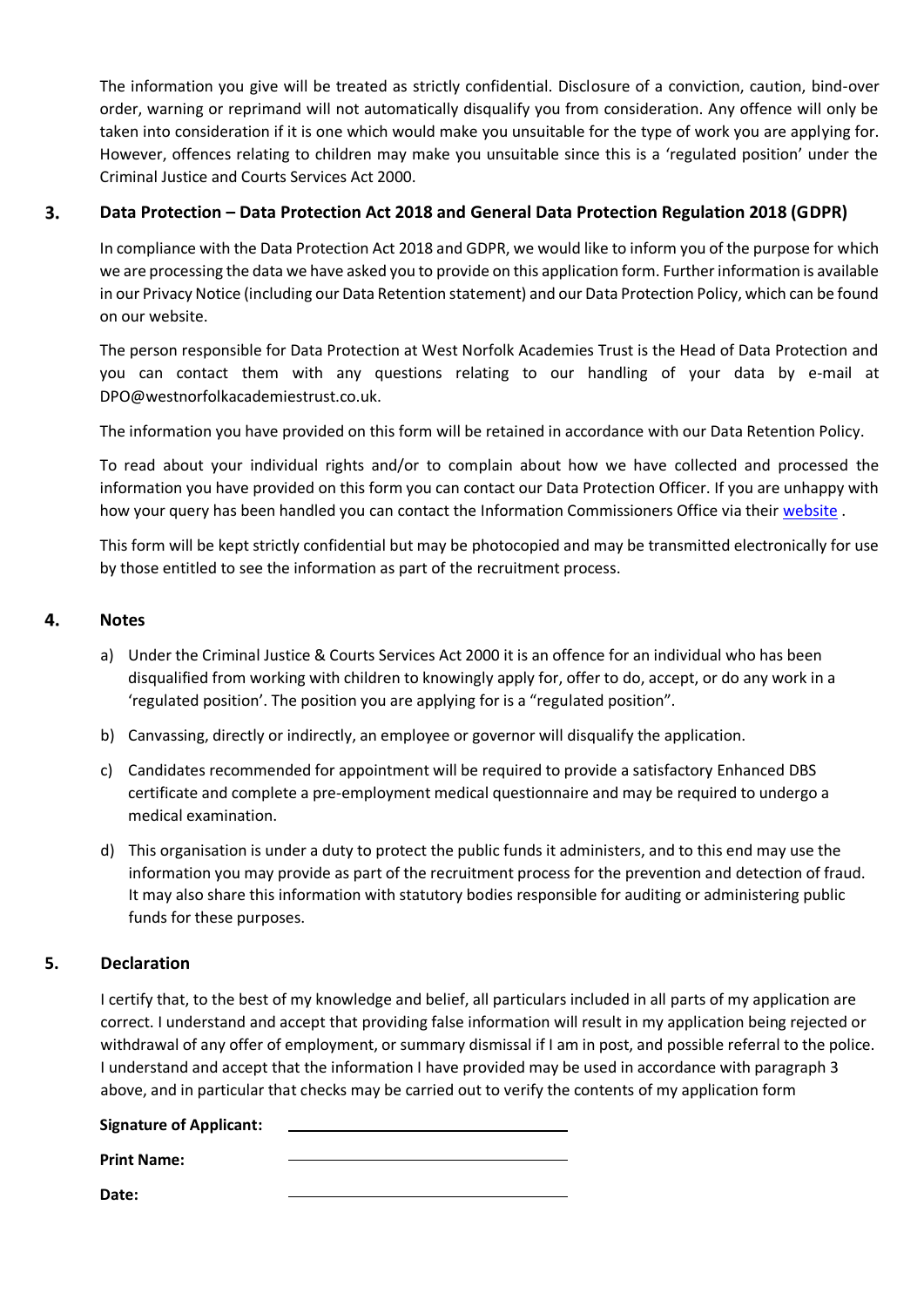# **Part 3: Equality and Diversity Monitoring**

## **Vacancy Job Title**

Collection of equality information is solely for monitoring purposes to ensure that our policies and procedures are effective. We also collect this data in accordance with the general and specific public sector equality duties under the Equality Act 2010. Any data you enter onto this monitoring form will only be used for monitoring purposes and will not be used in assessing and/or scoring your application or during the interview process. This information is kept confidentially and access is strictly limited in accordance with the General Data Protection Regulation 2018 (GDPR), as outlined in Part 2, Section 3.

| <b>Ethnicity</b>                               |           |             | <b>Workforce Census Code</b>                     | <b>Please</b><br><b>Insert</b><br>an X | <b>Sexual Orienta</b>   |
|------------------------------------------------|-----------|-------------|--------------------------------------------------|----------------------------------------|-------------------------|
|                                                |           | <b>WBRI</b> | British/English/Welsh/Northern<br>Irish/Scottish |                                        | <b>Bi-Sexual</b>        |
| White                                          |           | <b>WIRI</b> | Irish                                            |                                        | Gay Man                 |
|                                                |           | <b>WIRT</b> | Traveller of Irish Heritage                      |                                        | Gay Woman               |
|                                                |           | <b>WROM</b> | Gypsy/Roma                                       |                                        | Heterosexual            |
|                                                |           | <b>WOTH</b> | Any other White background                       |                                        | Other                   |
|                                                |           | <b>MWBC</b> | White and Black Caribbean                        |                                        | Prefer not to say       |
|                                                |           | <b>MWBA</b> | White and Black African                          |                                        |                         |
| Mixed                                          |           | <b>MWAS</b> | White and Asian                                  |                                        |                         |
|                                                |           | <b>MOTH</b> | Any Other Mixed background                       |                                        | Gender                  |
|                                                |           | <b>AIND</b> | Indian                                           |                                        | Female                  |
|                                                |           | <b>APKN</b> | Pakistani                                        |                                        | Male                    |
| Asian                                          | <b>or</b> | ABAN        | Bangladeshi                                      |                                        | Transgender             |
| Asian<br><b>British</b>                        |           | <b>CHNE</b> | Chinese                                          |                                        | Prefer not to say       |
|                                                |           | <b>AOTH</b> | Any other Asian background                       |                                        |                         |
| <b>Black</b><br><b>Black</b><br><b>British</b> | or        | <b>BCRB</b> | <b>Black Caribbean</b>                           |                                        | Personal<br>Relationshi |
|                                                |           | <b>BAFR</b> | <b>Black African</b>                             |                                        | Single                  |
|                                                |           | <b>BOTH</b> | Any other Black background                       |                                        | Living Together         |
| Other<br>ethnic<br>group                       |           | ARAB        | Arab                                             |                                        | Married                 |
|                                                |           | <b>CHNE</b> | Chinese                                          |                                        | Civil Partnership       |
|                                                |           | <b>REFU</b> | Refused/Prefer not to Say                        |                                        | Prefer not to say       |
|                                                |           | <b>OOTH</b> | Any other ethnic group                           |                                        |                         |

| <b>Sexual Orientation</b> | <b>Please</b><br>Insert an<br>X |
|---------------------------|---------------------------------|
| Bi-Sexual                 |                                 |
| Gay Man                   |                                 |
| Gay Woman                 |                                 |
| Heterosexual              |                                 |
| Other                     |                                 |
| Prefer not to say         |                                 |

| Gender            | <b>Please</b><br>Insert an<br>X |
|-------------------|---------------------------------|
| Female            |                                 |
| Male              |                                 |
| Transgender       |                                 |
| Prefer not to say |                                 |

| Personal<br>Relationship | <b>Please</b><br>Insert an<br>X |
|--------------------------|---------------------------------|
| Single                   |                                 |
| Living Together          |                                 |
| Married                  |                                 |
| Civil Partnership        |                                 |
| Prefer not to say        |                                 |